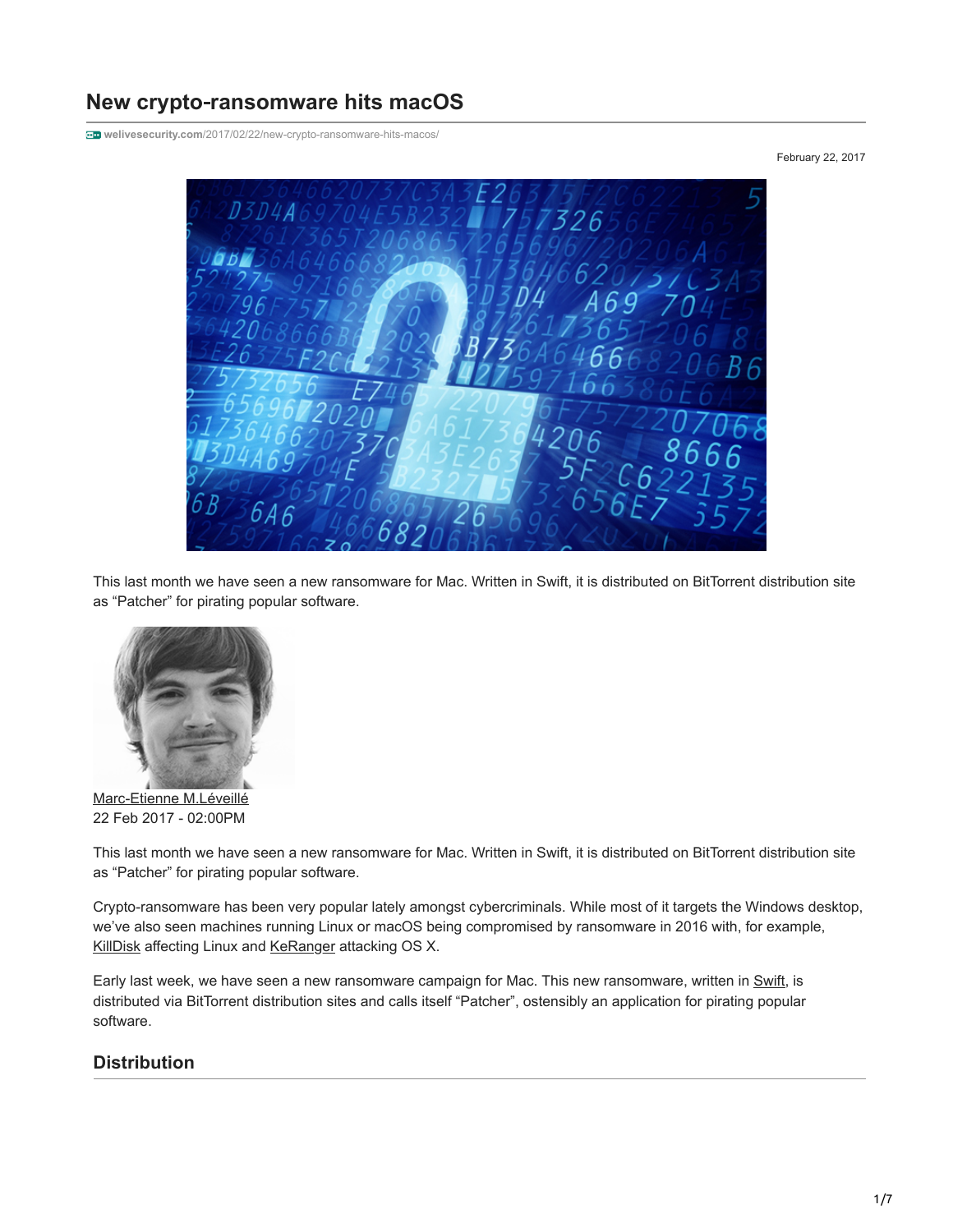**BitTorrent site distributing Torrent files containing OSX/Filecoder.E** 

Figure 1 – BitTorrent site distributing Torrent files containing OSX/Filecoder.E

The Torrent contains a single ZIP file – an application bundle. We saw two different fake application "Patchers": one for Adobe Premiere Pro and one for Microsoft Office for Mac. Mind you, our search was not exhaustive; there might be more out there.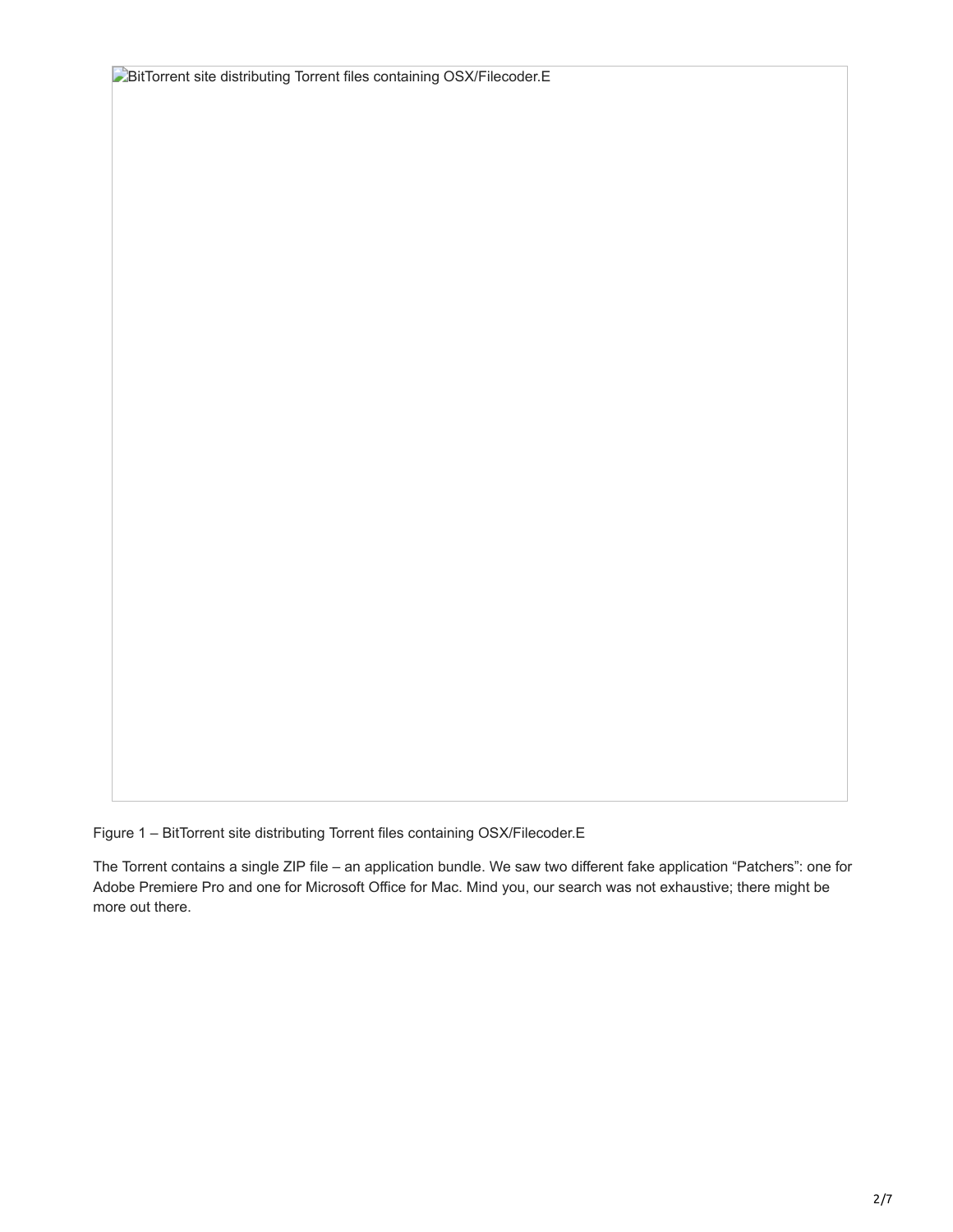**Figure 2 - Icons of the "Patchers" as seen in Finder** 

Figure 2 – Icons of the "Patchers" as seen in Finder

The application is generally poorly coded. The window has a transparent background, which can be quite distracting or confusing (see Figure3), and it's impossible to reopen the window if it is closed.

The application has the bundle identifier NULL.prova and is signed with a key that has not been signed by Apple.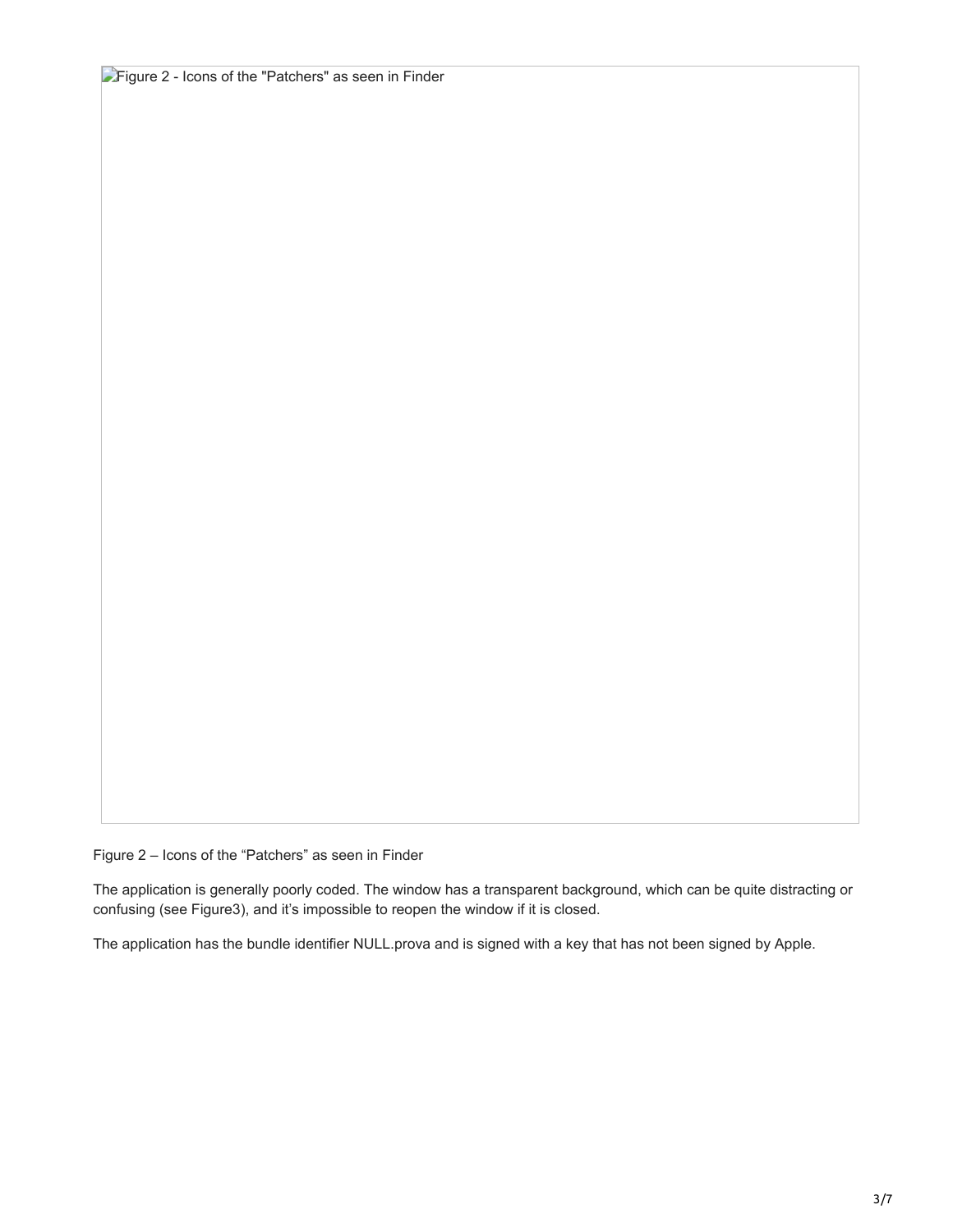- 1 \$ codesign -dv "Office 2016 Patcher.app"
- 2 Executable=Office 2016 Patcher.app/Contents/MacOS/Office 2016 Patcher
- 3 Identifier=NULL.prova
- 4 Format=app bundle with Mach-O thin (x86\_64)
- 5 CodeDirectory v=20100 size=507 flags=0x2(adhoc) hashes=11+3 location=embedded
- 6 Signature=adhoc
- 7 Info.plist entries=22
- 8 TeamIdentifier=not set
- 9 Sealed Resources version=2 rules=12 files=14
- 10 Internal requirements count=0 size=12

**Figure 3 - The main window of the ransomware** 

Figure 3 – The main window of the ransomware

**File encryption process**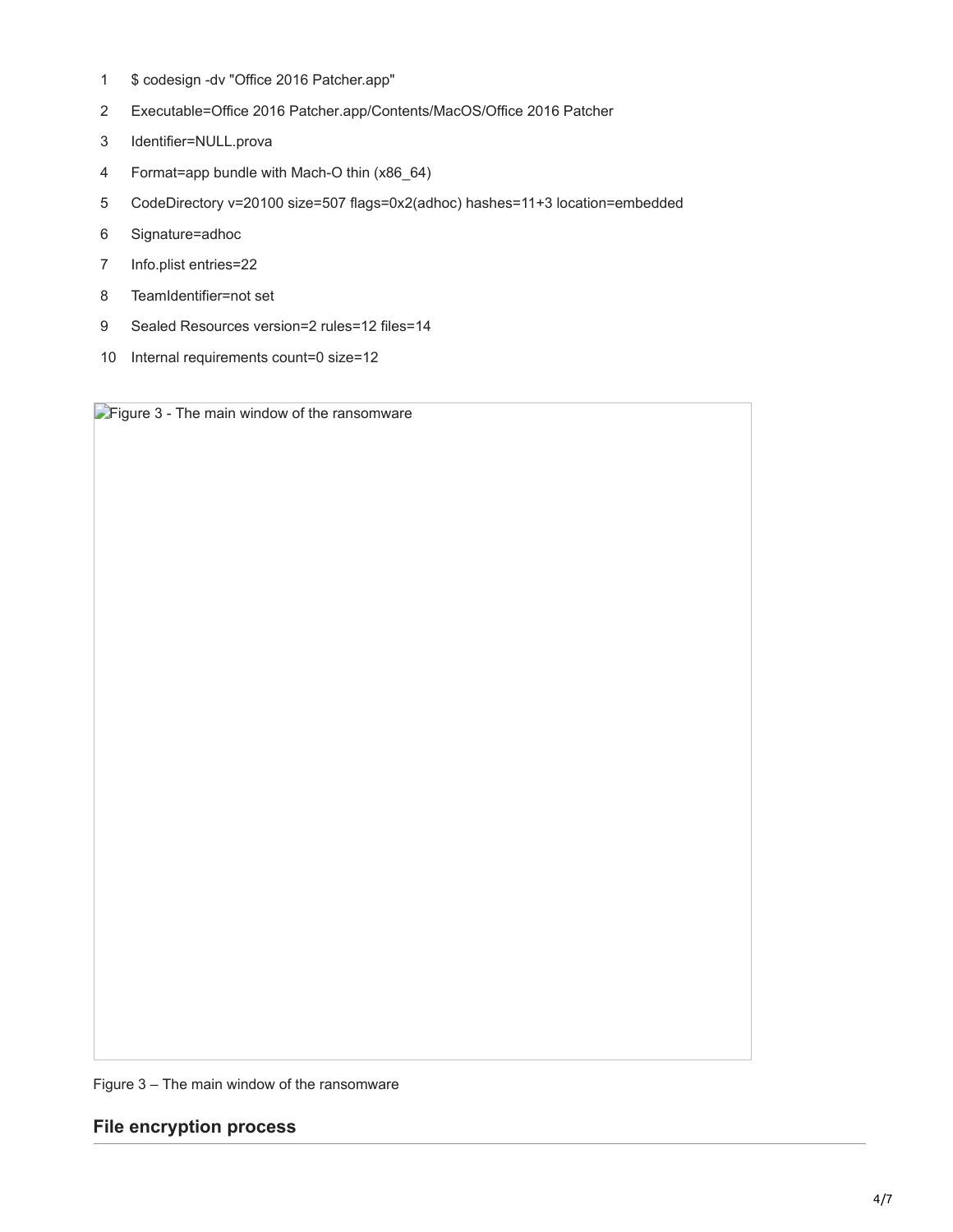Clicking the start button – shown in Figure 3 – launches the encryption process. It copies a file called README!.txt all around the user's directories such as "Documents" and "Photos". Its content is shown later in the article.

Then the ransomware generates a random 25-character string to use as the key to encrypt the files. The same key is used for all the files, which are enumerated with the find command line tool; the zip tool is then used to store the file in an encrypted archive.

Finally, the original file is deleted with rm and the encrypted file's modified time is set to midnight, February 13<sup>th</sup> 2010 with the touch command. The reason for changing the file's modified time is unclear. After the /Users directory is taken care of, it does the same thing to all mounted external and network storage found under /Volumes.

Once all the files are encrypted there is code to try to null all free space on the root partition with diskutil, but the path to the tool in the malware is wrong. It tries to execute /usr/bin/diskutil, however the path to diskutil in macOS is /usr/**s**bin/diskutil.

**Figure 4 - Encrypted document and README!** txt as they appear in Finder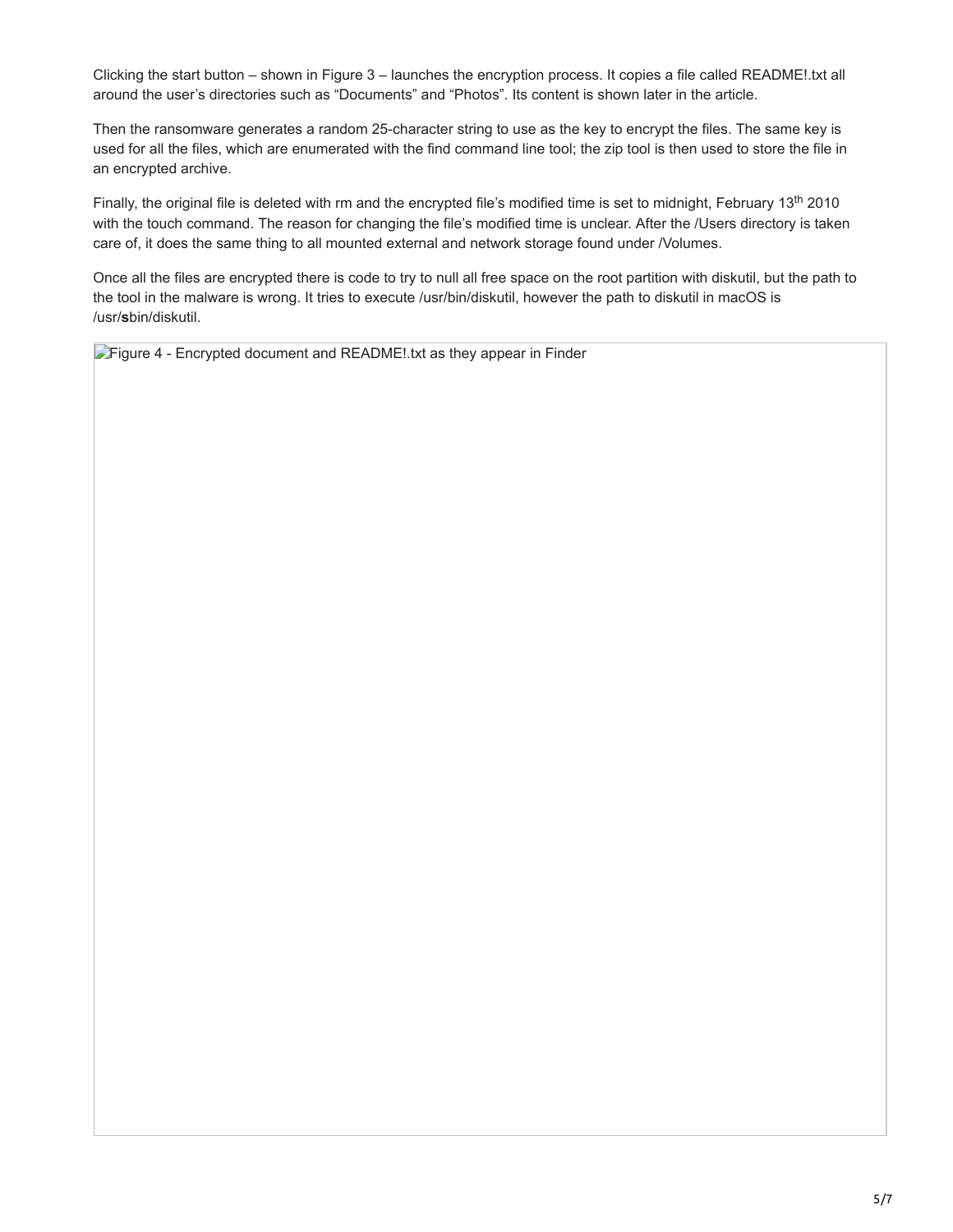Figure 4 – Encrypted document and README!.txt as they appear in Finder

The instructions left for the victims in the README!.txt files are hardcoded inside the Filecoder, which means that the Bitcoin address and email address are always the same for every victim running the same sample. The message and contact details were the same in both samples we analyzed.

- 1 NOT YOUR LANGUAGE? USE https://translate.google.com
- 2
- 3 What happened to your files ?
- 4 All of your files were protected by a strong encryption method.

5

6 What do I do ?

7

- 8 9 So , there are two ways you can choose: wait for a miracle or start obtaining BITCOIN NOW! , and restore YOUR DATA the easy way
- 10 If You have really valuable DATA, you better NOT WASTE YOUR TIME, because there is NO other way to get your files, except make a PAYMENT

11

- 12 FOLLOW THESE STEPS:
- 13 1) learn how to buy bitcoin https://en.bitcoin.it/wiki/Buying\_Bitcoins\_(the\_newbie\_version)
- 14 2)send 0.25 BTC to 1EZrvz1kL7SqfemkH3P1VMtomYZbfhznkb
- 15 3)send your btc address and your ip (you can get your ip here https://www.whatismyip.com) via mail to rihofoj@mailinator.com
- 16
- 17 4)leave your computer on and connected to the internet for the next 24 hours after payment, your files will be unlocked. (If you can not wait 24 hours make a payment of 0.45 BTC your files will be unlocked in max 10 minutes)

KEEP IN MIND THAT YOUR DECRYPTION KEY WILL NOT BE STORED ON MY SERVER FOR MORE THAN 1 WEEK SINCE YOUR FILE GET CRYPTED,THEN THERE WON'T BE ANY METHOD TO RECOVER YOUR FILES, DON'T WASTE YOUR TIME!

So far, there is no transaction related to the [Bitcoin wallet.](https://blockchain.info/address/1EZrvz1kL7SqfemkH3P1VMtomYZbfhznkb) Which mean the authors have not made a dime from this ransomware. Hopefully this post will raise awareness and keep the wallet's balance at zero.

## **No decryption possible, even from the author**

There is one big problem with this ransomware: it doesn't have any code to communicate with any C&C server. This means that there is no way the key that was used to encrypt the files can be sent to the malware operators.

This also means that there is no way for them to provide a way to decrypt a victim's files. Paying the ransom in this case will not bring you back your files. That's one of the reasons we advise that victims **never** pay the ransom when hit by ransomware.

Alas, the random ZIP password is generated with arc4random uniform which is considered a secure random number generator. The key is also too long to brute force in a reasonable amount of time.

## **Public inbox**